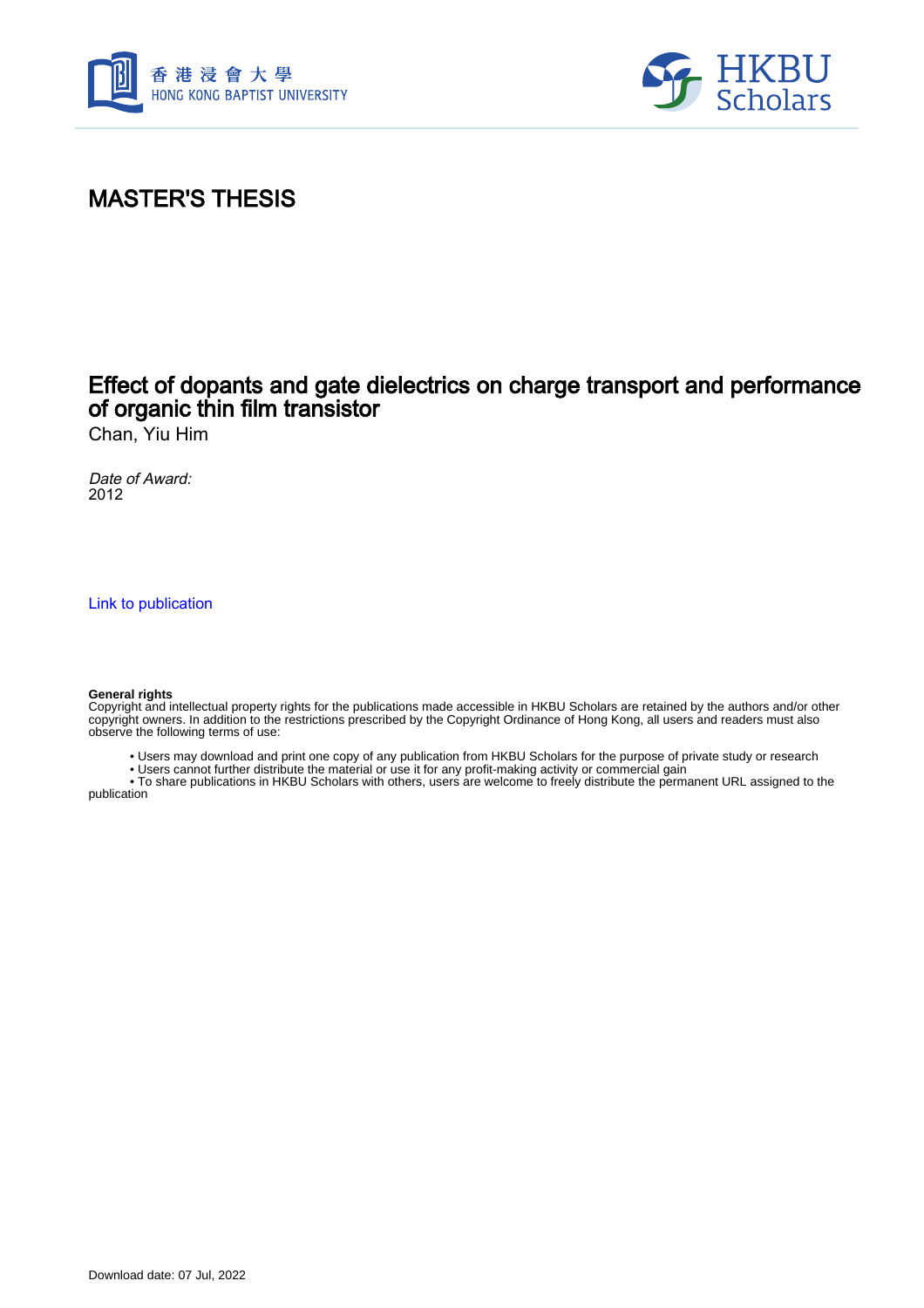## **Effect of Dopants and Gate Dielectrics on Charge Transport and**

## **Performance of Organic Thin Film Transistor**

**CHAN Yiu Him**

#### **A thesis submitted in partial fulfillment of the requirements**

**for the degree of**

**Master of Philosophy**

**Principal Supervisor: Prof. SO Shu Kong**

**Hong Kong Baptist University**

**September 2012**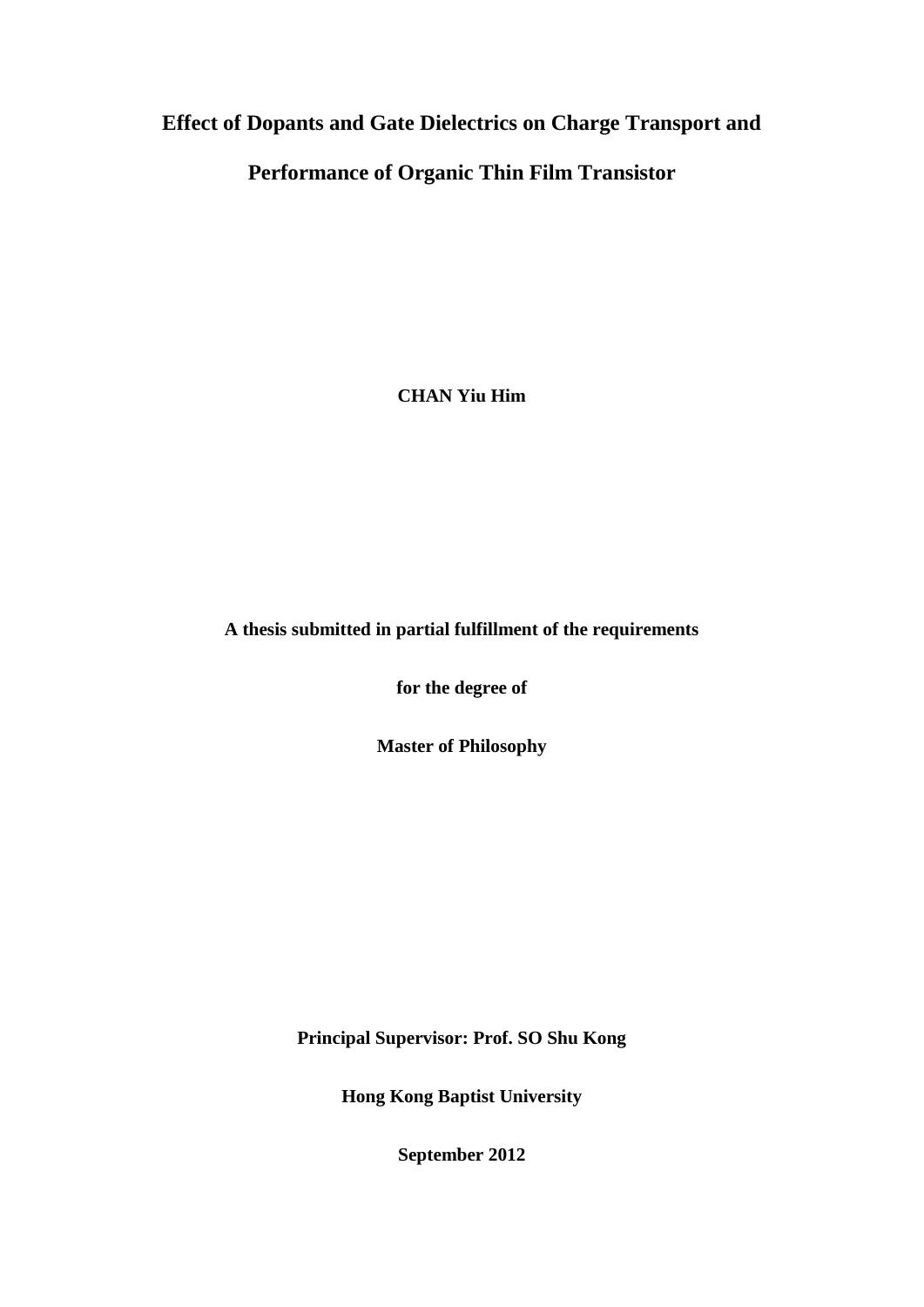#### **Abstract**

<span id="page-2-0"></span>We employed organic thin film transistors (OTFTs) for carrier transport measurement and material characterization of amorphous organic semiconducting materials. In the first part of this work, p-doped organic hole transporters were studied by TFTs in three aspects. First, we used three different transition metal oxides as p-dopants. They were  $MoO<sub>3</sub>$ , WO<sub>3</sub> and V2O5. The TMOs were doped into N,N'-diphenyl-N,N'-bis (1-naphthyl) (1,1'-biphenyl)- 4,4'diamine (NPB) and the changes in conductivities and carrier transport were examined by TFT experiments. Second, the relationship between the level of doping and the host-dopant energy level difference was examined by doping a molecular p-dopant (HAT-CN) into five organic hole transporters (HTs) of different HOMO levels. Third, the effects of doping concentration of  $MoO<sub>3</sub>$  on NPB are investigated. By temperature dependent TFT measurements, important parameters, such as the changes in conductivity, carrier mobility, free carrier concentration, and the activation energy can be extracted.

In the second part of this work, we examined in details the effect of gate dielectric layers on TFT mobilities. TFTs of six organic HTs were fabricated on  $SiO<sub>2</sub>$  gate dielectric and the carrier mobilities of the TFTs were extracted. Deviations of about 1-2 orders of magnitude were observed between the carrier mobilities obtained from the TFT and the time-of-flight experiments. In order to investigate the how the discrepancy arises, temperature dependent TFT measurements were performed. It is found that dipolar disorders between the organic/dielectric interface impede hole transport. We demonstrate that bulk-like mobility can be achieved on TFT configuration by a non-polar polymer, polystyrene.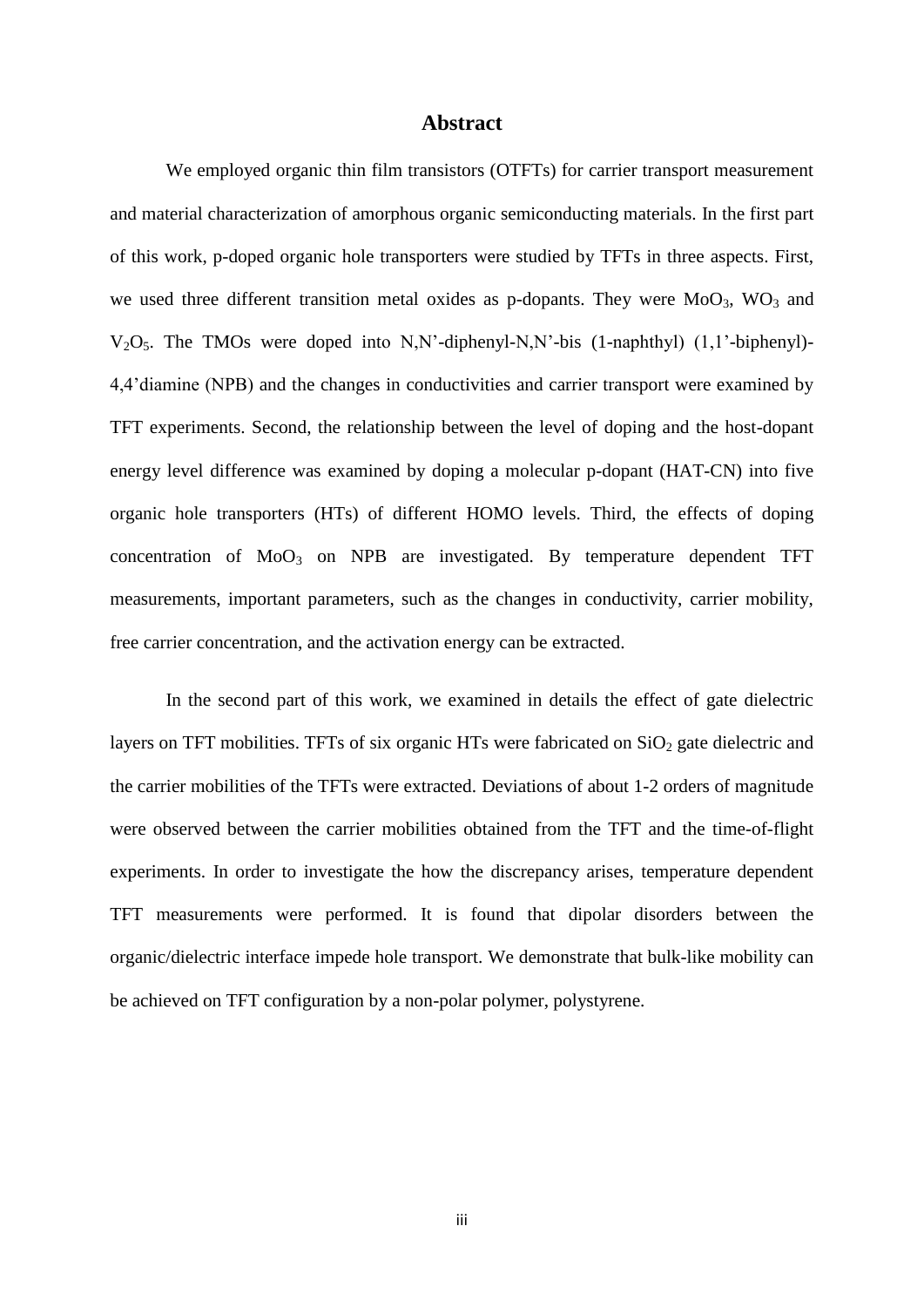|  | <b>Table of Contents</b> |
|--|--------------------------|
|--|--------------------------|

<span id="page-3-0"></span>

| 1.1.                                                               |  |
|--------------------------------------------------------------------|--|
| 1.2.                                                               |  |
| 1.3.                                                               |  |
|                                                                    |  |
| 2.1.                                                               |  |
| Charge conduction mechanism in organic semiconductor  10<br>2.1.1. |  |
| 2.1.2.                                                             |  |
| 2.1.2.1.                                                           |  |
| 2.1.2.2.                                                           |  |
| 2.2.                                                               |  |
| 2.2.1.                                                             |  |
| 2.2.1.1.                                                           |  |
|                                                                    |  |
| 2.3.                                                               |  |
| 2.3.1.                                                             |  |
| 2.3.2.                                                             |  |
| 2.3.3.                                                             |  |
| 2.3.4.                                                             |  |
| 2.3.4.1.                                                           |  |
| 2.3.4.2.                                                           |  |
| 2.3.4.3.                                                           |  |
| 2.4.                                                               |  |
| 2.5.                                                               |  |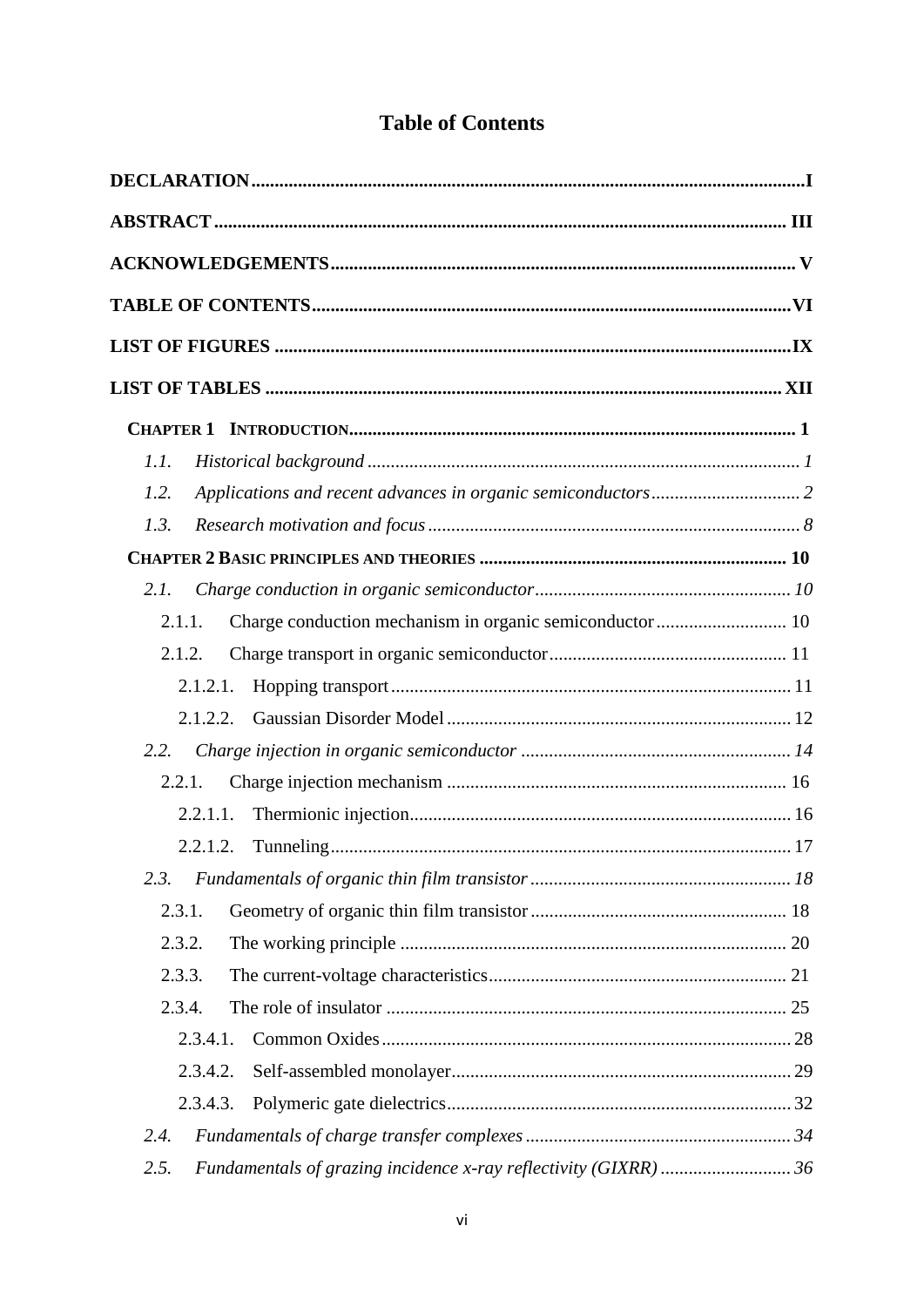| 3.1.   |          |                                                                           |  |
|--------|----------|---------------------------------------------------------------------------|--|
| 3.1.1. |          |                                                                           |  |
| 3.1.2. |          |                                                                           |  |
|        | 3.1.2.1. |                                                                           |  |
|        |          |                                                                           |  |
| 3.2.   |          |                                                                           |  |
| 3.2.1. |          |                                                                           |  |
|        |          |                                                                           |  |
|        |          |                                                                           |  |
|        | 3.2.2.   |                                                                           |  |
|        | 3.2.2.1. |                                                                           |  |
|        | 3.2.2.2. |                                                                           |  |
|        | 3.2.2.3. |                                                                           |  |
| 3.3.   |          |                                                                           |  |
| 3.3.1. |          |                                                                           |  |
| 3.3.2. |          |                                                                           |  |
|        |          | CHAPTER 4 EFFECTS OF P-DOPANTS ON ORGANIC HOLE TRANSPORTERS  58           |  |
| 4.1.   |          |                                                                           |  |
| 4.2.   |          |                                                                           |  |
| 4.3.   |          |                                                                           |  |
|        |          |                                                                           |  |
| 4.3.2. |          | Investigation of the host-dopant energy level difference to the effect of |  |
|        |          |                                                                           |  |
| 4.3.3. |          | Effect of doping concentration of molybdenum oxide on NPB  80             |  |
| 4.4.   |          |                                                                           |  |
|        |          | CHAPTER 5 ACHIEVING TOF MOBILITIES IN A TFT CONFIGURATION  92             |  |
| 5.1.   |          |                                                                           |  |
| 5.2.   |          |                                                                           |  |
| 5.3.   |          |                                                                           |  |
| 5.3.1. |          |                                                                           |  |
| 5.3.2. |          |                                                                           |  |
| 5.3.3. |          |                                                                           |  |
| 5.4.   |          |                                                                           |  |